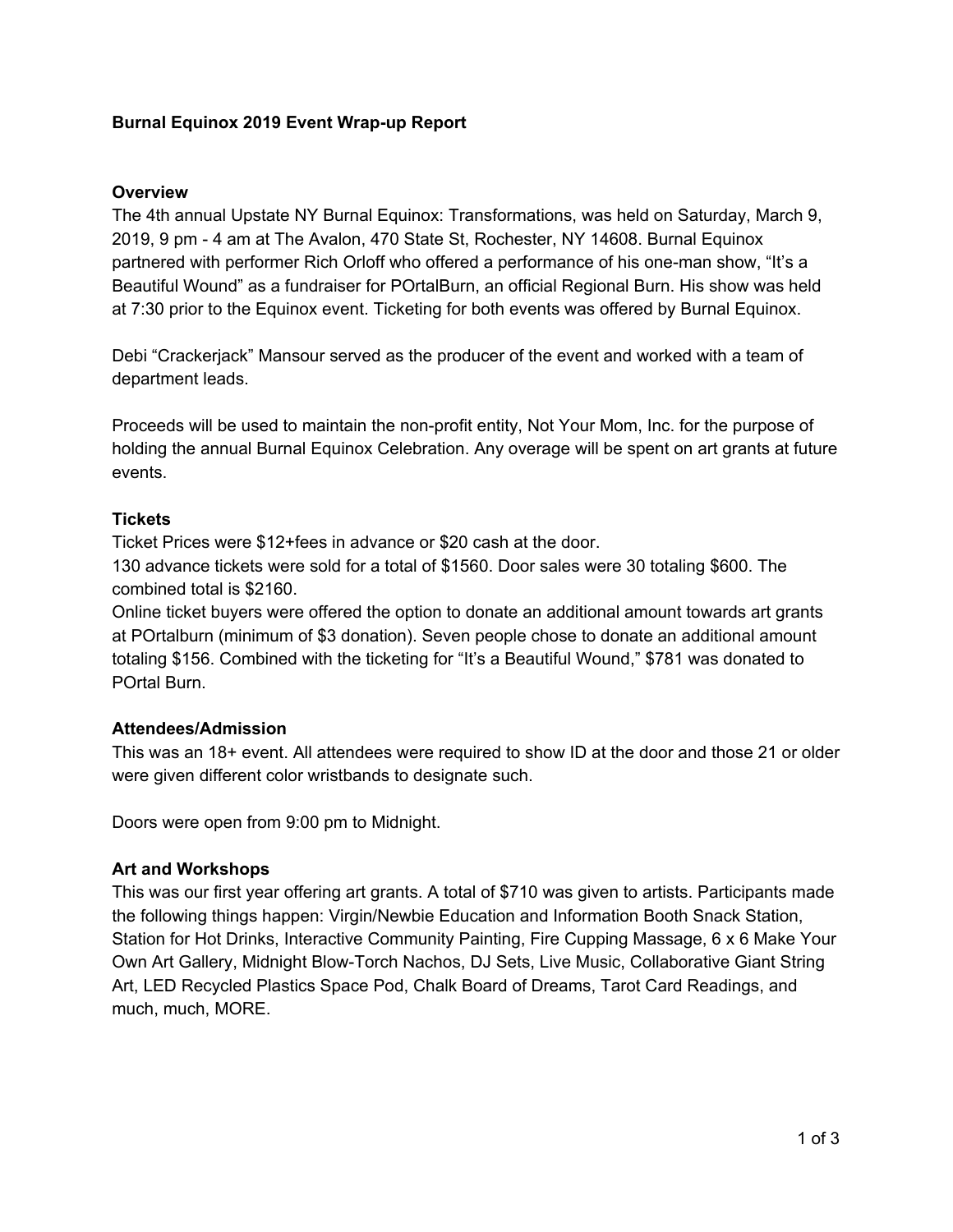# **Volunteerism**

The following persons volunteered as Lead Organizers:

| <b>DEPARTMENT</b> | <b>WHO</b>  | Head of the department is also<br>responsible for recruiting volunteers |  |
|-------------------|-------------|-------------------------------------------------------------------------|--|
|                   |             | Set up ticket purchase, secure                                          |  |
|                   |             | location/permits/insurance, facilitate official                         |  |
| Logistics         | Crackerjack | BM status, overall event production                                     |  |
|                   |             | Recruit/coordinate artists to bring their work                          |  |
| Art               | Solace      | to the event, placement, onsite liaison                                 |  |
|                   |             | Develop door plan, Check tickets/ID/Sign                                |  |
| Door              | Morganna    | waiver                                                                  |  |
| Promo/            |             |                                                                         |  |
| Communications    | Crackerjack | FB/BM Site/Announce lists                                               |  |
|                   |             | Recruit/coordinate DJs and other                                        |  |
|                   | Railroad &  | performances, secure equipment, assist with                             |  |
| Music             | Caboose     | setup/tear down                                                         |  |

#### **Items of Note**

The purpose of this event was to celebrate the Equinox and foster relationships within our regional Burner community, as well as raise money to keep this celebration a viable annual event going forward. We were thrilled that many participants traveled from as far as 4 hours away to attend.

Attendance was down from the prior year. The change in venue and a late start in planning the event are both likely causes.

Partnering with a separate POrtalBurn fundraising event created some additional challenges for logistics but was overall a successful collaboration.

The new venue made the event much easier to produce since pre- and post-cleaning of the space was handled by the venue. With that said, participants stayed behind to clean-up and adhere to the LNT principle. The venue owner was very impressed with our efforts.

Since we had a cash bar for the first time rather than BYOB, drink tickets were purchased and given out 1 per person to ease the transition from the prior 3 years. The overage in drink tickets (40) was forfeited to the venue.